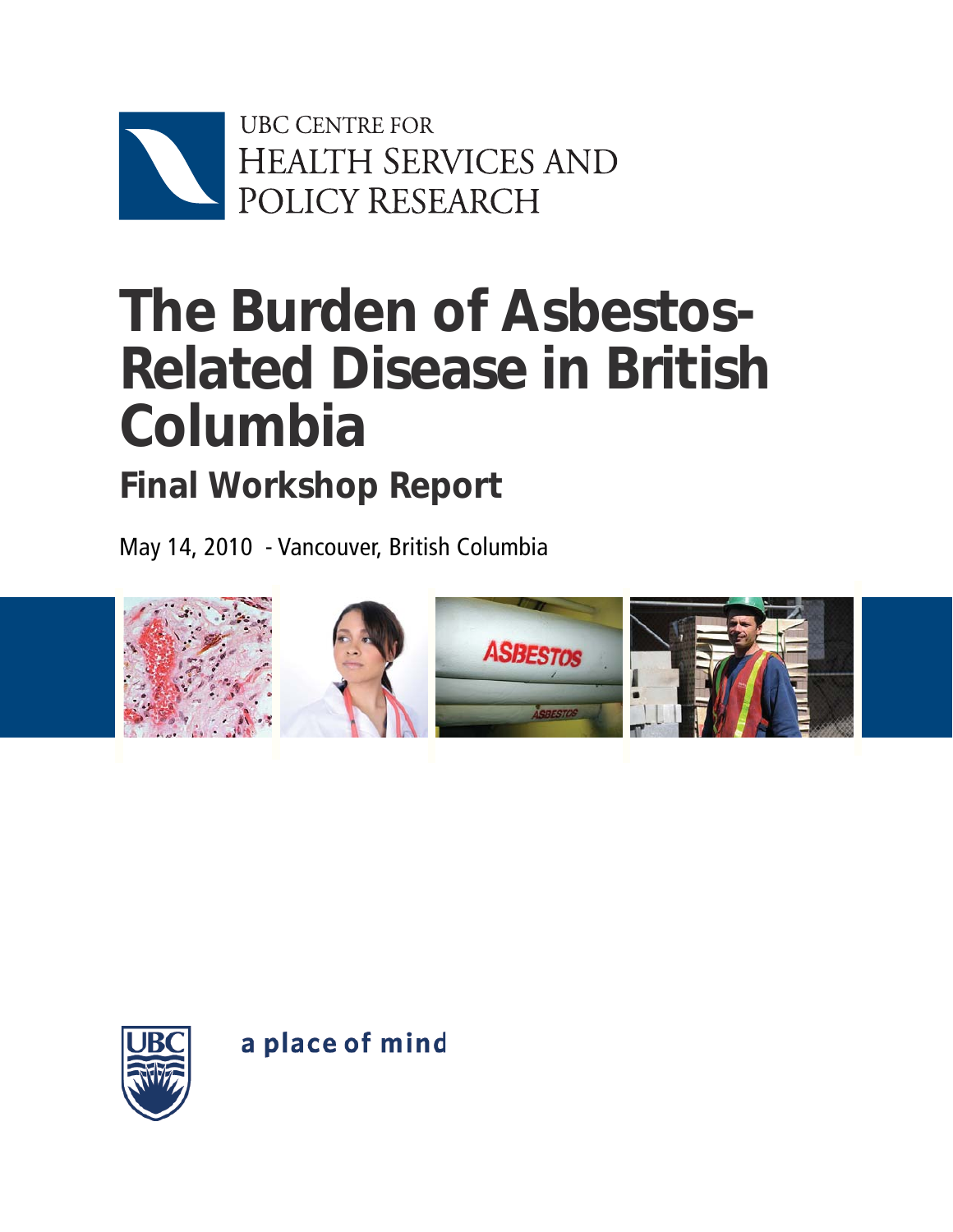This report was produced by:

Centre for Health Services and Policy Research University of British Columbia #201 – 2206 East Mall (LPC) Vancouver, BC V6T 1Z3 Phone: 604-822-4969 Email: enquire@chspr.ubc.ca

You can download this publication from our website, at www.chspr.ubc.ca

How to cite this report: WorkSafeBC-CHSPR Research Partnership. (2011). The Burden of Asbestos-Related Disease in BC: Final Workshop Report. Vancouver, Centre for Health Services and Policy Research, University of British Columbia.

Photos in this report taken from the Flickr Creative Commons pool. Thanks to photographers Daryl Mitchell, Thegirlsmoma, and escapevehicle.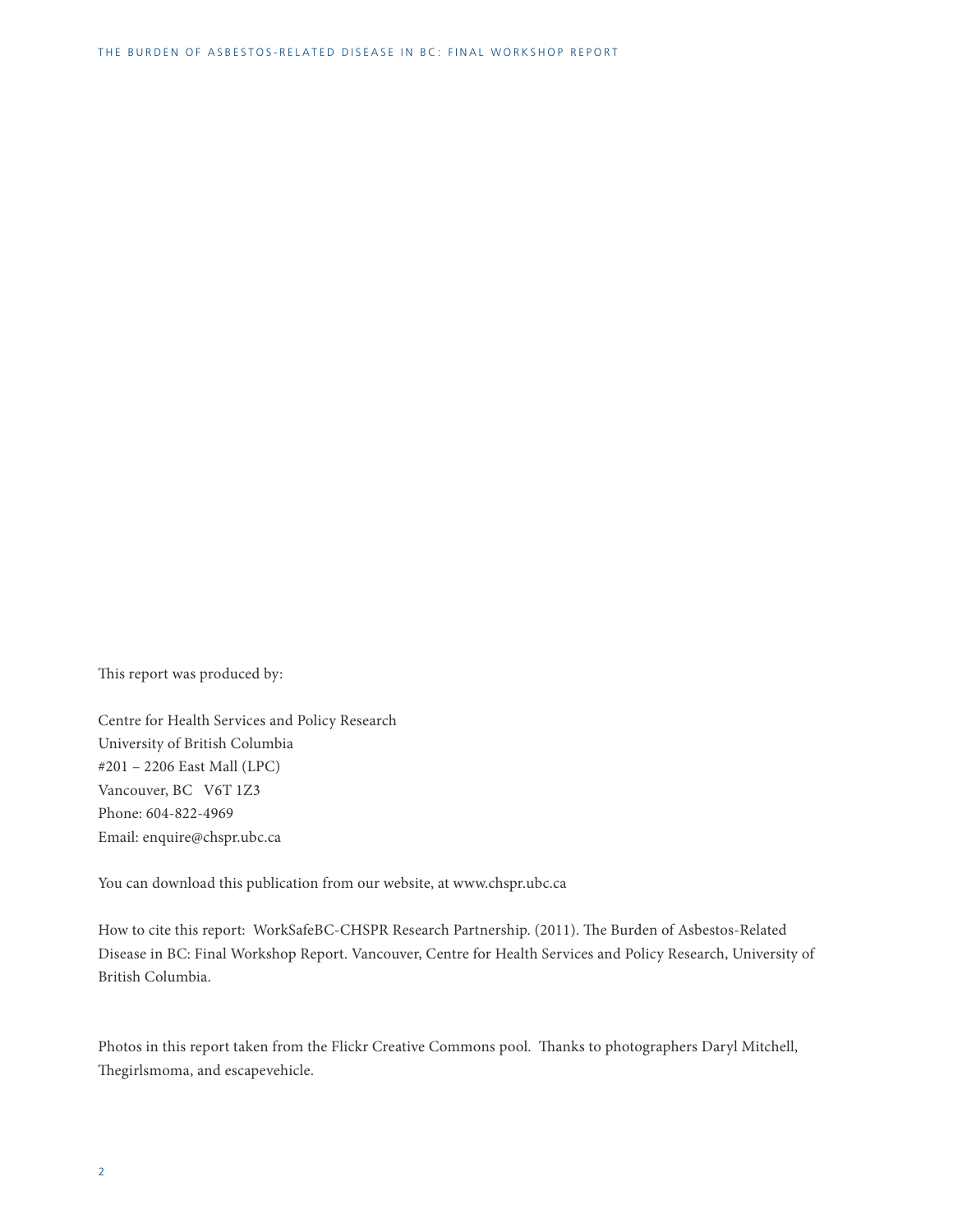

## **Contents**

- **About the WorkSafeBC-CHSPR Partnership**
- **Executive Summary**
- **Introduction**
- **Goals of the workshop**
- **Format of workshop**
- **Summary of presentations**
- **Priorities for action**
- **Evaluation of workshop**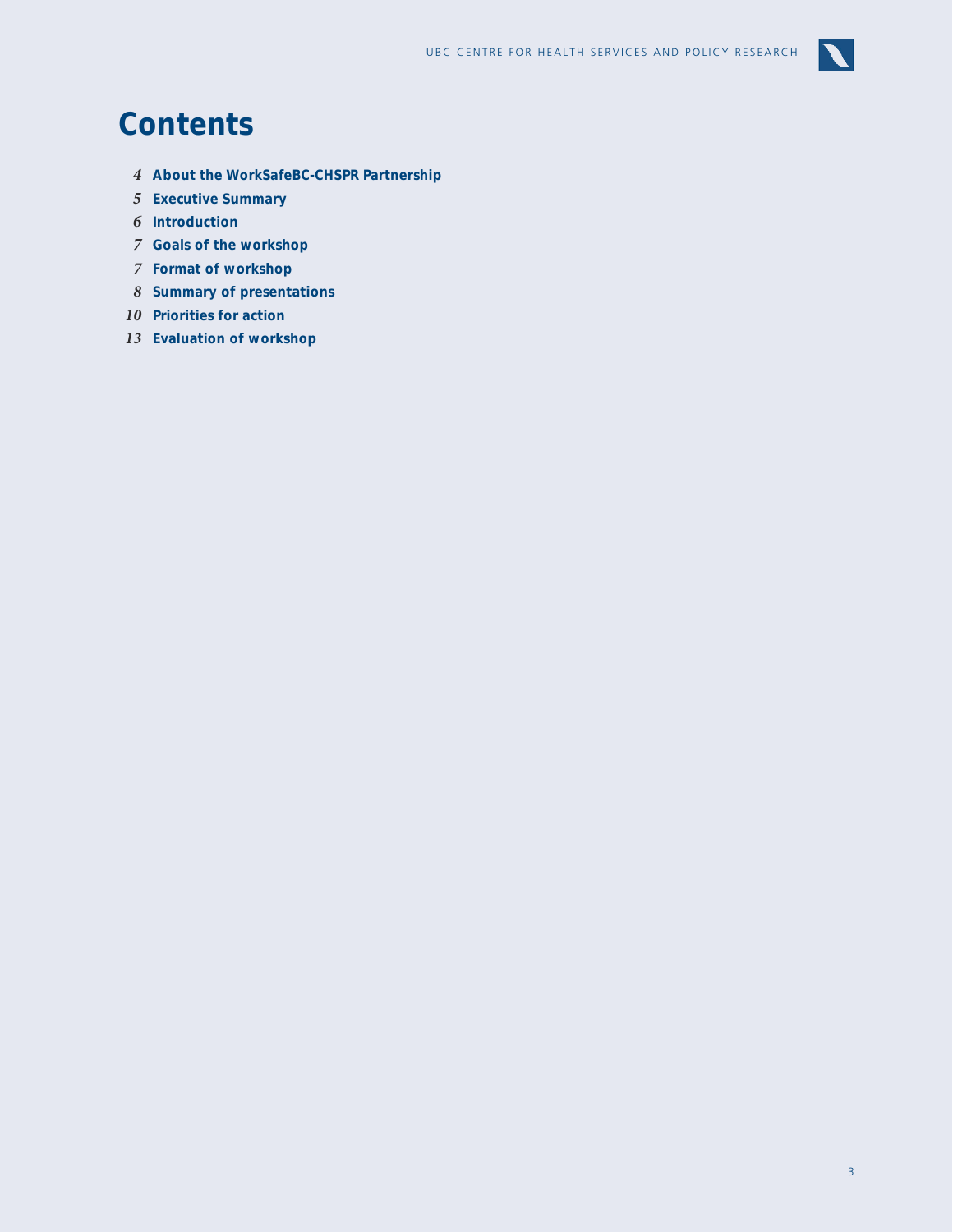

## **About the WorkSafeBC-CHSPR Partnership**

This research partnership between WorkSafeBC (the Workers' Compensation Board of BC) and the UBC Centre for Health Services and Policy Research (CHSPR) aims to address current and emerging issues of work-related health in British Columbia. The Partnership conducts research that provides a unique and comprehensive portrait of the health and well being of workers, and helps support evidence-informed decision-making in the area of occupational health.

For more information about the WorkSafeBC-CHSPR Partnership, please visit http://www.chspr.ubc.ca/research/ worksafebc.

### Our partners

### UBC Centre for Health Services and Policy Research

As leaders in independent, policy relevant research and graduate training, CHSPR is dedicated to fostering visionary research within a collaborative and innovative research environment. CHSPR's work engages and informs health policy and issues that matter to Canadians.

For more information about CHSPR, please visit http://www.chspr.ubc.ca

### UBC School of Environmental Health

The School of Environmental Health (SOEH) is a multidisciplinary teaching and research unit whose mandate is to study exposures, health effects, and control strategies in occupational and community settings. It offers masters and doctoral programs, a continuing education program, a seminar series open to the public (& available via webcast), and specialized laboratory and exposure measurement services. It provides the only graduate program in western Canada that trains "occupational hygienists," the professionals who aim to reduce work exposures to chemical, physical and biological hazards.

For more information on SOEH, please visit http://www.soeh.ubc.ca/

### Population Data BC

Population Data BC is a multi-university, nationally active and recognised data and education resource facilitating interdisciplinary research and teaching on the determinants of human health, well-being and development. While respecting and adhering to legislation and protocols governing access to sensitive information and protecting individual privacy, our work strives to ensure that:

- Researchers have timely access to data and training.
- Researchers have access to data that address research questions on human health, well-being and development.
- Research using these data informs policy-making and leads to healthier communities.

For more information on Population Data BC, please visit http://www.popdata.bc.ca

### Funding

This workshop was made possible through a Meetings, Planning, and Dissemination grant from the Canadian Institutes of Health Research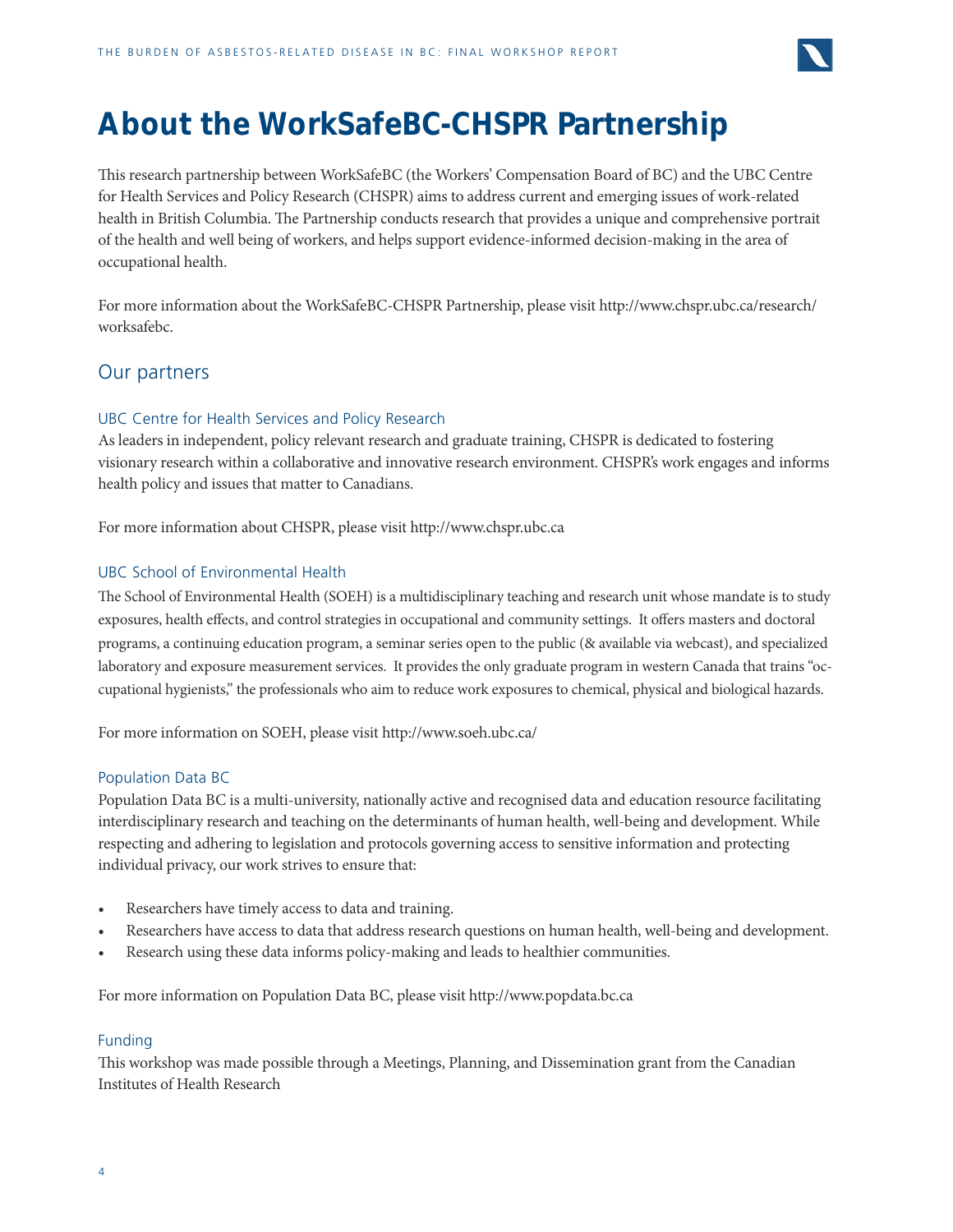

## **Executive summary**



Asbestos-related diseases are a serious occupational health issue for workers, compensation boards, and health care providers.

This report describes the results of a workshop that brought together a diverse group of stakeholders interested in, or affected by, asbestos-related disease to share current research activity on asbestos-related disease, and to discuss ways of improving awareness and prevention of asbestos-related disease in BC.

Researchers shared current research regarding the burden, surveillance, and compensation of asbestos-related disease. This was followed by a panel with speakers representing the medical, compensation, and patient communities. Each speaker shared their unique perspective around prevention and awareness of asbestos-related disease. The workshop concluded with group discussions that developed priorities for action, including goals relating to improving education resources on asbestos-related disease, enhancing aspects of the compensation process, improving the quality and availability of data on asbestosrelated disease, and expanding efforts around prevention and surveillance. This report provides a summary of the proceedings of the workshop, along with an itemized list of priorities for future actions.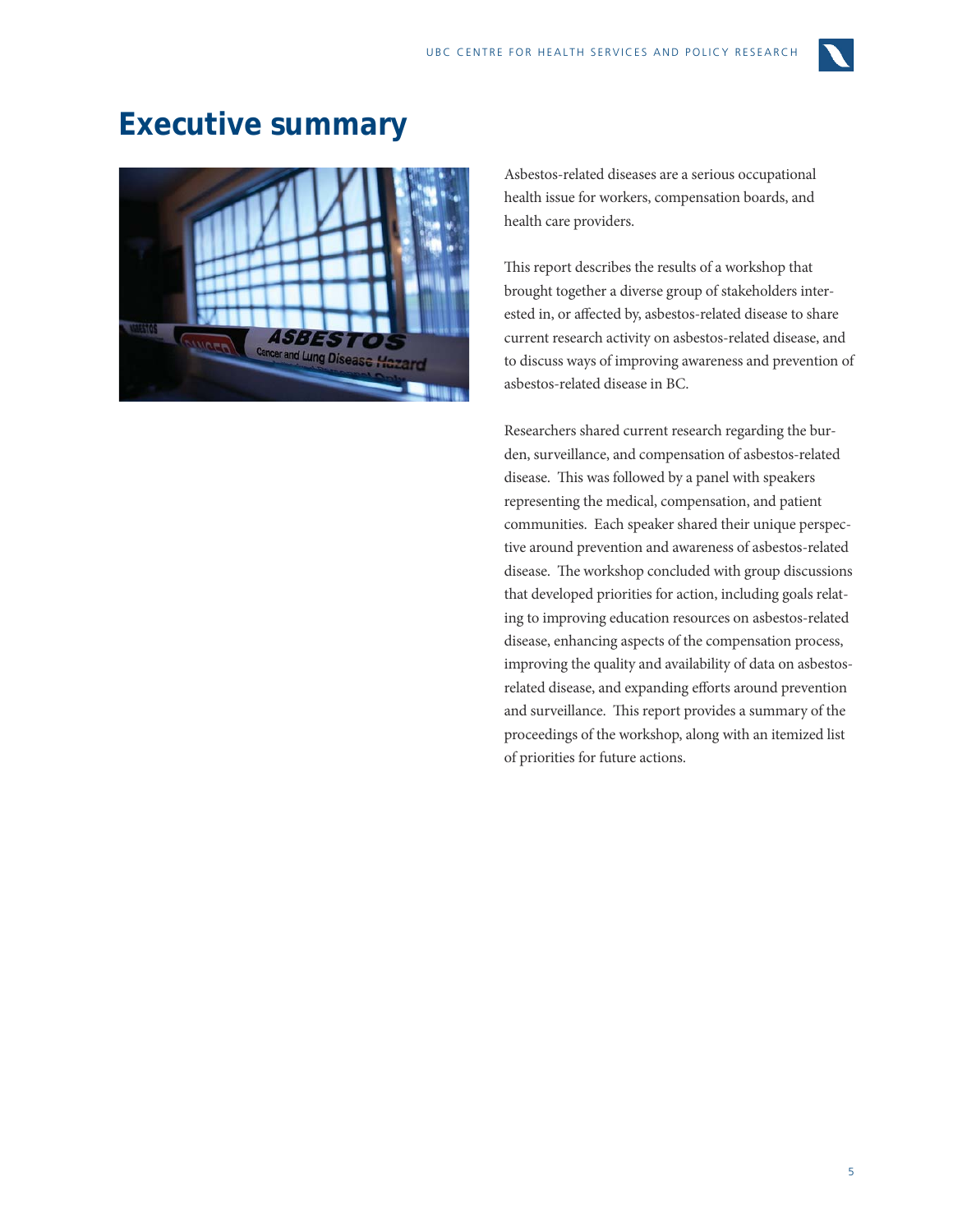## **Introduction**

### About asbestos-related disease

Asbestos exposure is one of the most important occupational health issues in Canada and around the world.<sup>1</sup> It is associated with a number of deadly diseases, including lung cancer, a form of cancer called mesothelioma, and asbestosis, a progressive fibrotic lung disease. Although the production and use of asbestos in Canada peaked in the mid-1970s and then declined sharply, the diseases associated with it have a 20-50 year latency period, so the number of cases of asbestos-related disease will continue to increase.2 In addition, workers involved in construction or asbestos remediation are still exposed to asbestos in the course of their work. It is estimated that at least several thousand people are diagnosed with asbestosrelated illnesses every year in Canada, and most will die from their disease. The diseases are devastating for affected workers and their families. They are also associated with high costs to compensation boards, to the Canadian health care system, and to the families.

In British Columbia, research has shown that while almost all asbestos-related diseases are work-related, many affected individuals do not seek compensation. Research shows that less than half of all individuals with mesothelioma in the province have a workers' compensation claim.3 For asbestosis, the rate of compensation is even lower, with only a quarter of cases having a compensation claim.4 It appears that both patients and physicians

may not be aware that the disease is compensable, or even work related. Alternatively, workers may be aware but may choose not to participate in workers' compensation for other reasons such as they wish to proceed with a tort action. If ill workers do seek compensation, they may find the compensation system difficult to navigate, as the legal and policy framework for compensation of asbestosrelated disease is complex.

In the face of the clear health and economic consequences of asbestos-related disease, several questions need to be addressed. They include the following:

- 1. How can information about BC's compensation system be improved to ensure that workers and their families can access information and resources efficiently?
- 2. How can administrative data on health and occupational history be improved to facilitate the surveillance of asbestos-related disease?
- 3. How can current training and certification initiatives promote awareness and prevention of asbestos exposure and compensation?
- 4. What kinds of educational initiatives are required to improve awareness of asbestos-related disease and compensation among physicians, workers, and family members?

To begin addressing these and other questions, we held a one-day workshop on asbestos-related disease in Vancouver, BC. The meeting was organized by the UBC School of Environmental Health and the Centre for Health Services and Policy Research, an interdisciplinary group of researchers who have been active in researching asbestosrelated disease for a number of years.

<sup>1</sup> World Health Organization. (2008). Elimination of asbestosrelated diseases. http://www.who.int/occupational\_health/ publications/asbestosrelateddiseases.pdf (accessed 5 October 2008).

<sup>2</sup> Selikoff IJ, Hammond EC, Seidman H. Latency of asbestos disease among insulation workers in the United States and Canada. Cancer 1980;46(12):2736-40.

<sup>3</sup> Kirkham T, Koehoorn M, McLeod C, Demers P. (2011). Surveillance of mesothelioma and workers' compensation in British Columbia, Canada. Occupational and Environmental Medicine 2011;68:30-5. Published Online First: 27 Sept 2010 doi: 10.1136/oem.2009.048629.

<sup>4</sup> Gan W, Demers P, McLeod C, Koehoorn M. Populationbased asbestosis surveillance in British Columbia. Occupational and Environmental Medicine 2009;66:766- 771. Published Online First: 14 June 2009 doi:10.1136/ oem.2008.045211.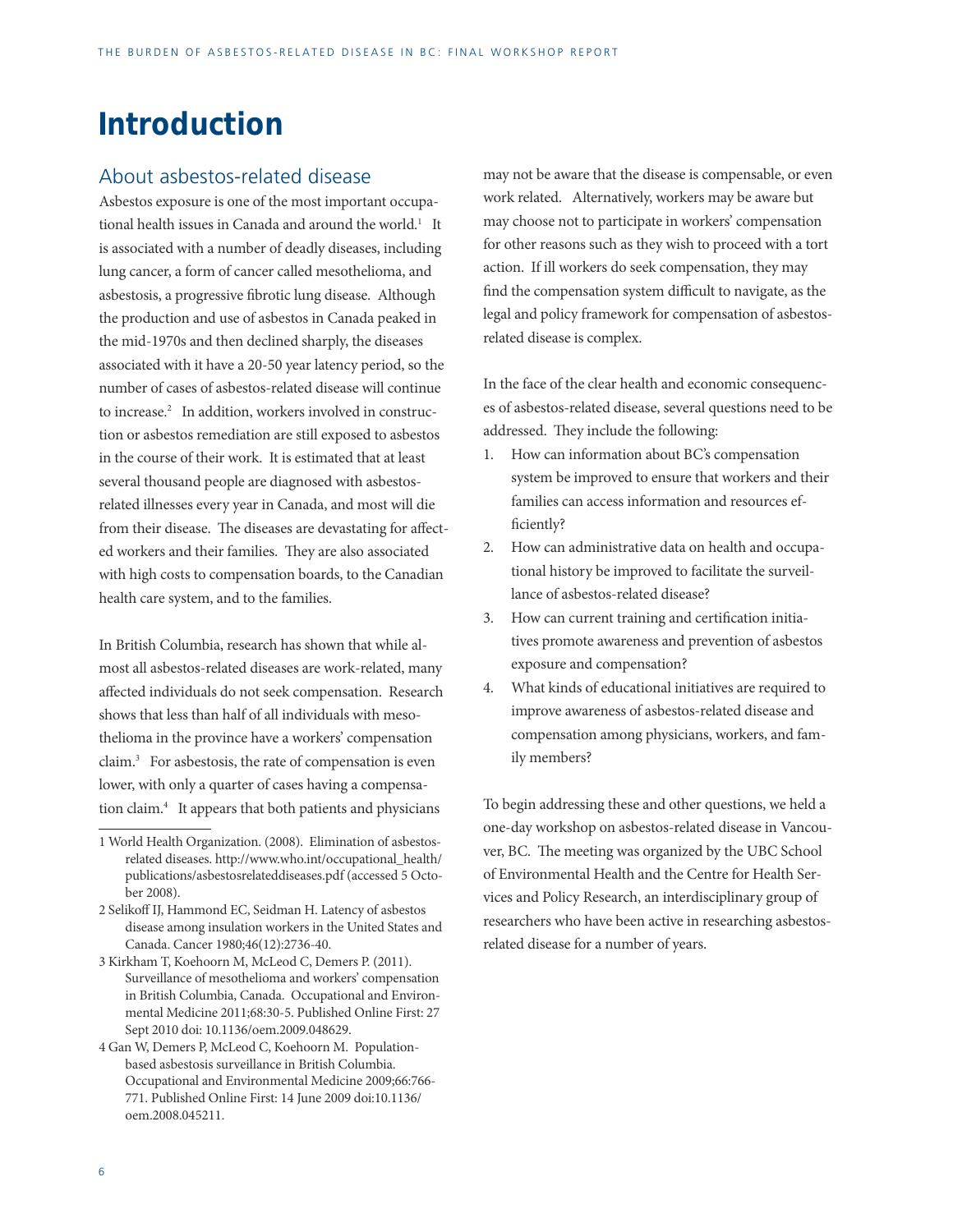

## **Goals of the workshop Format of workshop**

Knowledge translation was the focus of the workshop. It brought together a diverse group of more than 40 individuals representing workers and their families, labour unions, employers, researchers, physicians, legal experts, and the workers' compensation agency to exchange knowledge and ideas around asbestos-related disease.

The objectives of this workshop were to:

- share, and get feedback on, the results of a number of research studies around asbestos-related disease;
- discuss ways of improving awareness, notification and compensation services for workers affected by asbestos-related disease in BC;
- spur discussion on how data resources (e.g., disease registries) could be developed to improve asbestosrelated disease surveillance and health services; and
- offer a forum for researchers and research users to discuss new research questions that are responsive to the current research literature and to research users' priorities.

The workshop was designed as a combination of didactic presentations and breakout groups. Breakout groups contained members from each key stakeholder group (labour, employer, clinician, and academic), in order to facilitate knowledge exchange. Each breakout group was facilitated by a member of the workshop organizing committee, and the proceedings were recorded by a student volunteer. After each breakout session, breakout groups prioritized key recommendations to bring forward to the larger group, to help develop a list of priorities for action. These were discussed and further prioritized during the closing panel.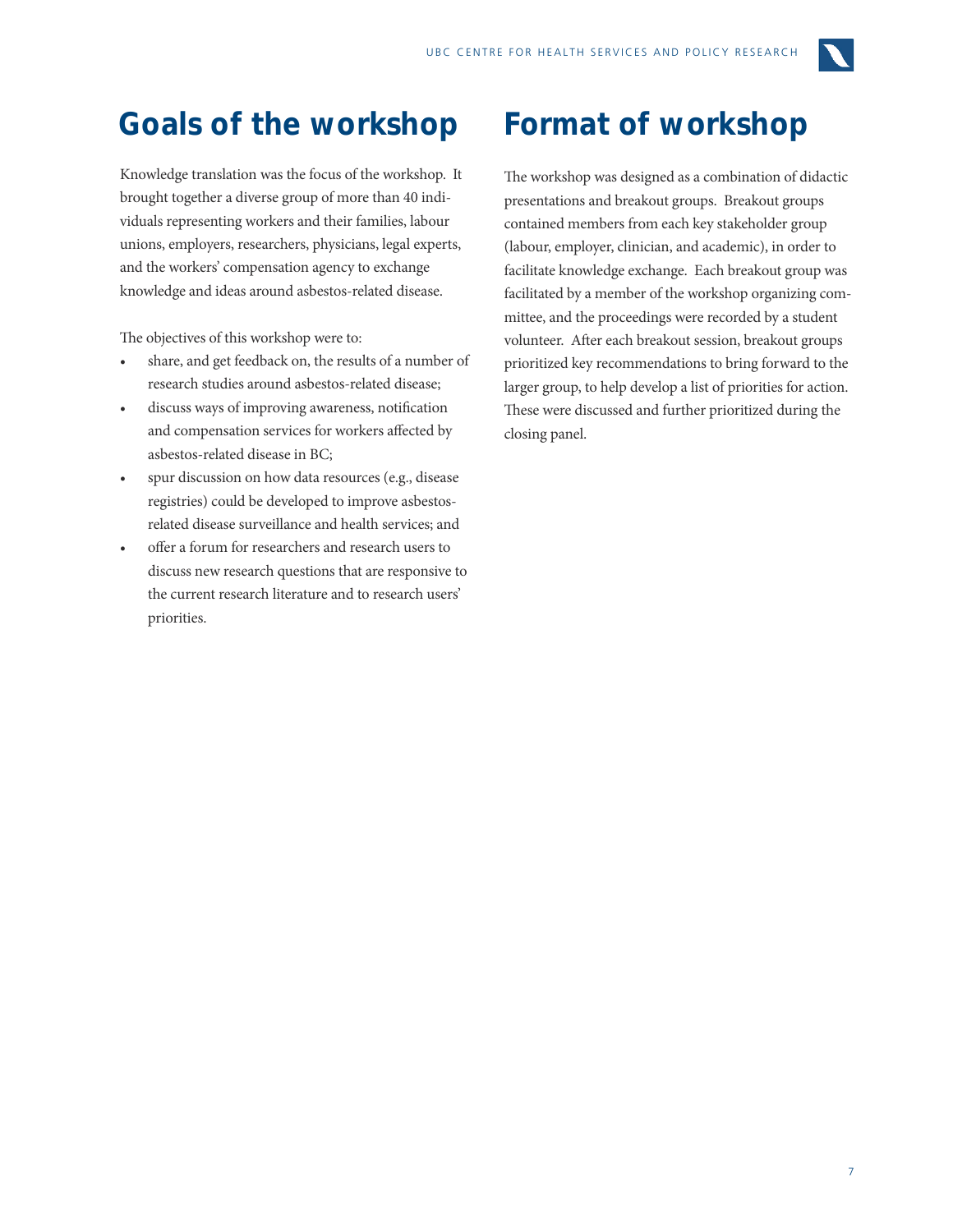## **Summary of Presentations**

### Assessing the full burden of asbestosrelated disease in BC

Paul Demers, Professor at the UBC School of Environmental Health (now Director, Occupational Cancer Research Centre), presented an overview of the historical use of asbestos in BC, and the resulting toll on health. He described the types of occupations in which workers were exposed to asbestos, and described the recognition of asbestos-related diseases by the scientific and medical community in the early to mid twentieth century. Prof. Demers showed that due to the long latency associated with asbestos-related disease, cases of these diseases continue to increase, and he provided some insight into the differing trends of the diseases, which vary significantly by region and by sex. The presentation ended with an explanation of how the excess risk of other cancers attributable to asbestos exposure, such as lung cancer, can be calculated.

Find out more about this study on the CHSPR website: http://www.chspr.ubc.ca/research/worksafebc/asbestosis

### Surveillance of asbestos-related disease: challenges and opportunities in BC

Mieke Koehoorn, Associate Professor at the UBC School of Population and Public Health and faculty lead of the WorkSafeBC-CHSPR Partnership, presented an overview of an evaluation of a notification system for physicians of newly diagnosed mesothelioma patients in British Columbia. Previous research showed that less than half of all mesothelioma cases sought compensation from WorkSafeBC, despite the large majority of cases being work-related. In order to increase awareness of compensation services, the researchers worked with the BC Cancer Agency to send a letter to all physicians of newly-diagnosed mesothelioma patients. This letter campaign, which began in November 2004, has increased compensation rates by 15% for those patients whose physicians received a letter. An evaluation of the campaign has uncovered some areas in which the letter could be improved, and UBC researchers are actively collaborating with the BC Cancer Agency and WorkSafeBC to make these improvements.

Find out more about this study on the CHSPR website: http://www.chspr.ubc.ca/research/worksafebc/mesothelioma

### Workers' compensation for asbestosrelated disease in five Canadian provinces

Katherine Lippel, Canada Research Chair in Occupational Health and Safety Law at the University of Ottawa, delivered the workshop's keynote presentation, which compared workers' compensation for asbestos-related disease in Alberta, BC, Newfoundland, Quebec, and Ontario. Her talk addressed the legal and policy frameworks for compensation of asbestos-related occupational disease, describing and comparing criteria applied by compensation boards in each province to allocate workers' compensation. The presentation showed that there is significant variation between provinces with respect to the legislative presumptions that govern compensation. For example, criteria relating to the availability of evidence, the duration and location of exposure, and evidence of disability vary significantly between the five provinces studied. Dr. Lippel raised a number of issues specific to compensation in British Columbia; including both barriers and facilitators to accessing compensation.

Download the full report: 'Workers' Compensation for asbestos related disease in five Canadian provinces', http://www.partnershipagainstcancer.ca/wp-content/uploads/Katherine\_Lippel\_-FINAL-\_report\_April\_20.pdf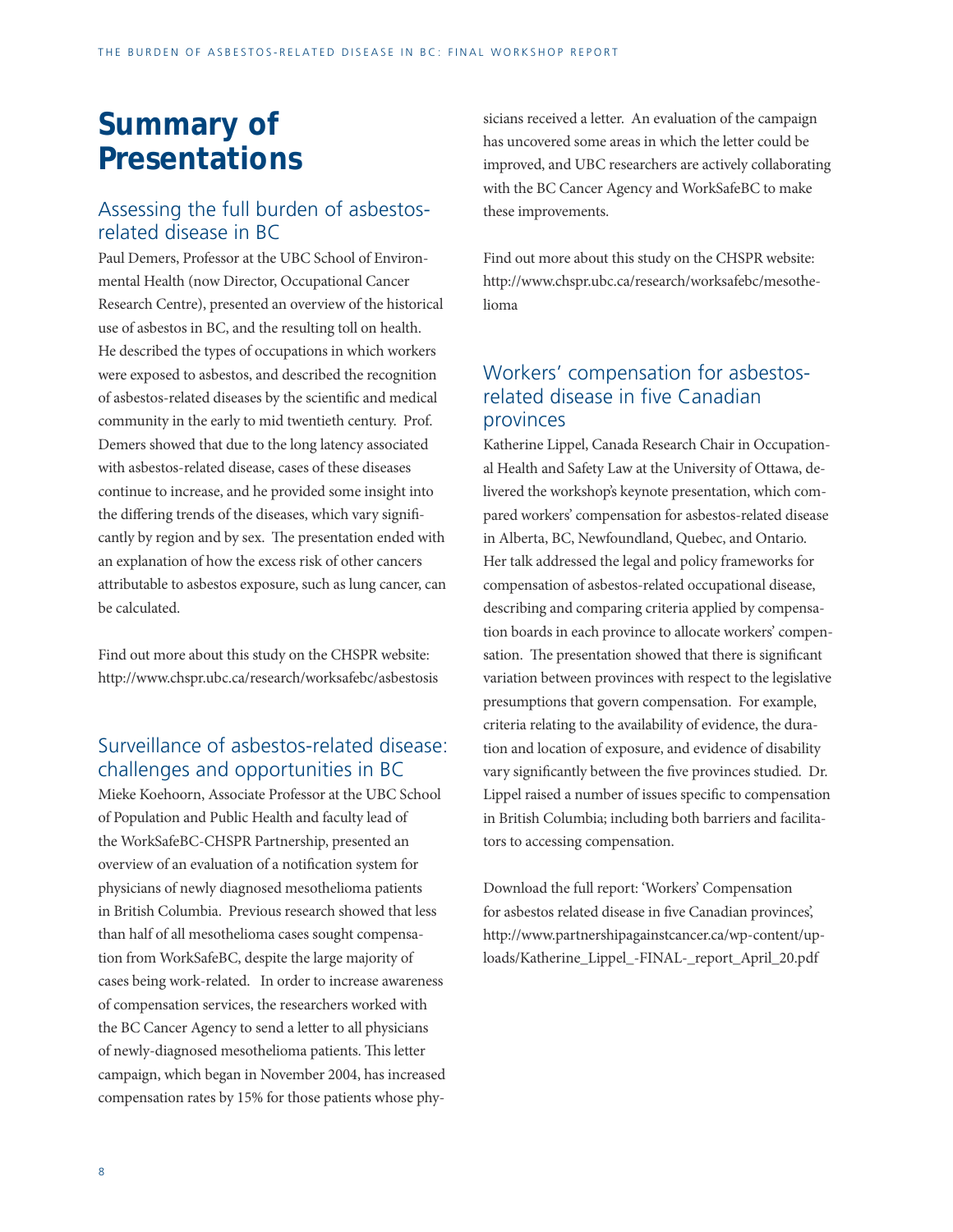

### Panel: Current issues around asbestos – prevention and awareness

The workshop's final presentation was a panel presentation that addressed questions around asbestos-related disease from a number of different perspectives: a family member affected by asbestos-related disease, a medical oncologist, and a policy maker from WorkSafeBC. Each speaker provided their perspective on challenges and current efforts/needs to raise awareness about asbestosrelated disease, and to help prevent future disease.

Tracy Ford lost her father, Dave, to mesothelioma in 2008. Her presentation outlined her family's personal experience with asbestos-related disease, and she discussed some of the key difficulties they faced with both the medical and compensation systems. For example, patients and their families may be frustrated and confused by different treatment options offered in different jurisdictions, and about the complexities and consequences of applying for workers' compensation. The Ford family has set up the Asbestos-related Research, Education, and Advocacy (AREA) Fund (http://www.areafund.ca) in order to support asbestos-related research, education and advocacy initiatives.

Chris Lee is a medical oncologist at the BC Cancer Agency. He spoke to a number of issues faced by physicians who treat individuals with asbestos-related diseases. He noted that physicians struggle to get information about work history from their patients, because even those with asbestos-related diseases, which are almost always associated with work exposures, do not often volunteer information about their work histories. He also explained that many patients do not apply for compensation because it is perceived as too complex, and that physicians are not trained to help their patients navigate the compensation system. Dr. Lee also explained that the treatment regimes for asbestos-related disease in British Columbia are evidence-based, and that some of the more controversial options (e.g., surgery for mesothelioma) cannot be done in our province.

Susan Hynes, Director of the Compensation and Assessment Policy Department with the Policy and Research Division of WorkSafeBC, talked about WorkSafeBC's commitment to preventing future cases of asbestosrelated disease. Most current exposure to asbestos occurs in the construction industry, which is large and diverse. Thus, WorkSafeBC is undertaking a range of preventionrelated activities including identifying and inspecting demolition and renovation projects, developing educational materials to raise awareness of where asbestos can be found in existing structures, and training programs for asbestos-related remediation companies. Ms. Hynes also addressed some of the issues raised by Tracy Ford, regarding the complexities of the compensation system. She noted that a new website will be launched in summer 2011, providing a comprehensive information resource for those affected by asbestos-related disease. The new website will be accompanied with a full media campaign, and information will be available in multiple languages.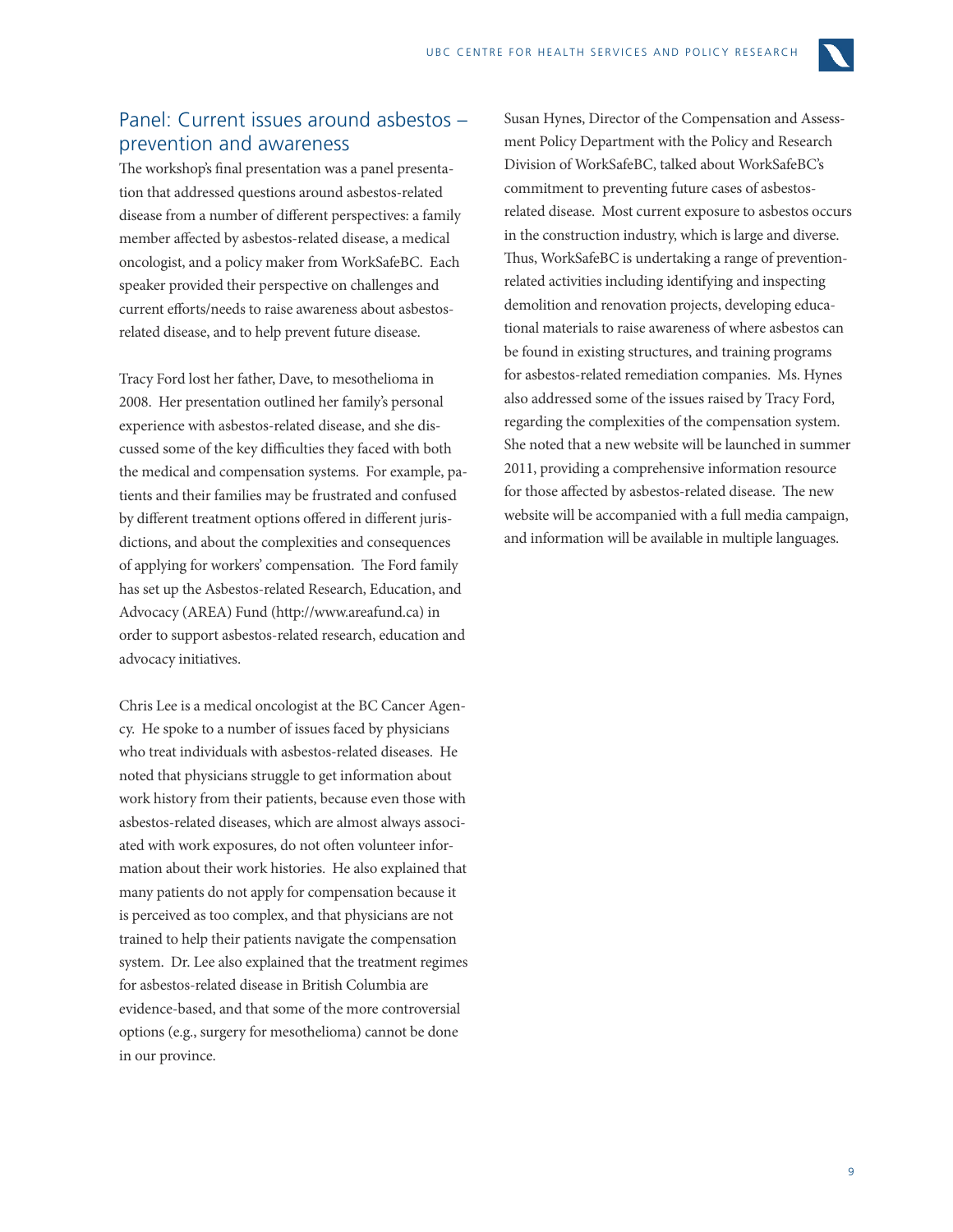## **Priorities for action**

The presentations given at this workshop were followed by small group discussion, where the workshop participants developed a number of key ideas and priorities for action. Priorities for action are listed below, and divided into four categories. Items that the group identified as short- to mid-term goals are highlighted. In addition, work by various stakeholders to address issues raised during the workshop are listed.

### Education

| Goals                                                                                                                                                                                                                                 | Stakeholder actions planned/proposed                                                                                                                                                                                                                                                                                                                                                                                                                                                                                                                                                                                 | Achievable              |
|---------------------------------------------------------------------------------------------------------------------------------------------------------------------------------------------------------------------------------------|----------------------------------------------------------------------------------------------------------------------------------------------------------------------------------------------------------------------------------------------------------------------------------------------------------------------------------------------------------------------------------------------------------------------------------------------------------------------------------------------------------------------------------------------------------------------------------------------------------------------|-------------------------|
|                                                                                                                                                                                                                                       |                                                                                                                                                                                                                                                                                                                                                                                                                                                                                                                                                                                                                      | in short-to<br>mid-term |
| Improve physician education<br>around occupational disease<br>(perhaps through a CME-<br>eligible course)                                                                                                                             | In the future (pending funding and collaboration from other organiza-<br>tions), the WorkSafeBC-CHSPR Partnership at UBC aims to organize<br>a CME-accredited course to raise awareness of occupational cancers<br>among physicians. This will require additional funding and support<br>from other stakeholders.<br>WorkSafeBC sponsors a page in the monthly BC Medical Journal where<br>clinical based articles are submitted. The Director of Clinical Services<br>submitted an article on asbestosis in the November 2010 issue (available<br>at http://www.bcmj.org/worksafebc/asbestosis-persistent-nemesis). | $\sqrt{ }$              |
| Mesothelioma letter-writing<br>campaign should be im-<br>proved and be extended to<br>family members of deceased<br>individuals diagnosed with<br>mesothelioma.                                                                       | WorkSafeBC-CHSPR partnership is pursuing this in collaboration with<br>the BC Cancer Agency and WorkSafeBC                                                                                                                                                                                                                                                                                                                                                                                                                                                                                                           | $\sqrt{}$               |
| Increase education regard-<br>ing asbestos-related disease<br>(via WorkSafe, unions, etc),<br>perhaps by using a multipar-<br>tite group (with representa-<br>tion from labour, academia,<br>health care providers,<br>compensation). | Require asbestos education as part of OHS requirements                                                                                                                                                                                                                                                                                                                                                                                                                                                                                                                                                               | $\sqrt{}$               |
| Provide information on<br>where past asbestos expo-<br>sures may have occurred                                                                                                                                                        |                                                                                                                                                                                                                                                                                                                                                                                                                                                                                                                                                                                                                      |                         |
| Require asbestos education<br>as part of OHS requirements                                                                                                                                                                             | This requirement does exist in WorkSafeBC's Occupational Health and<br>Safety Regulation.                                                                                                                                                                                                                                                                                                                                                                                                                                                                                                                            |                         |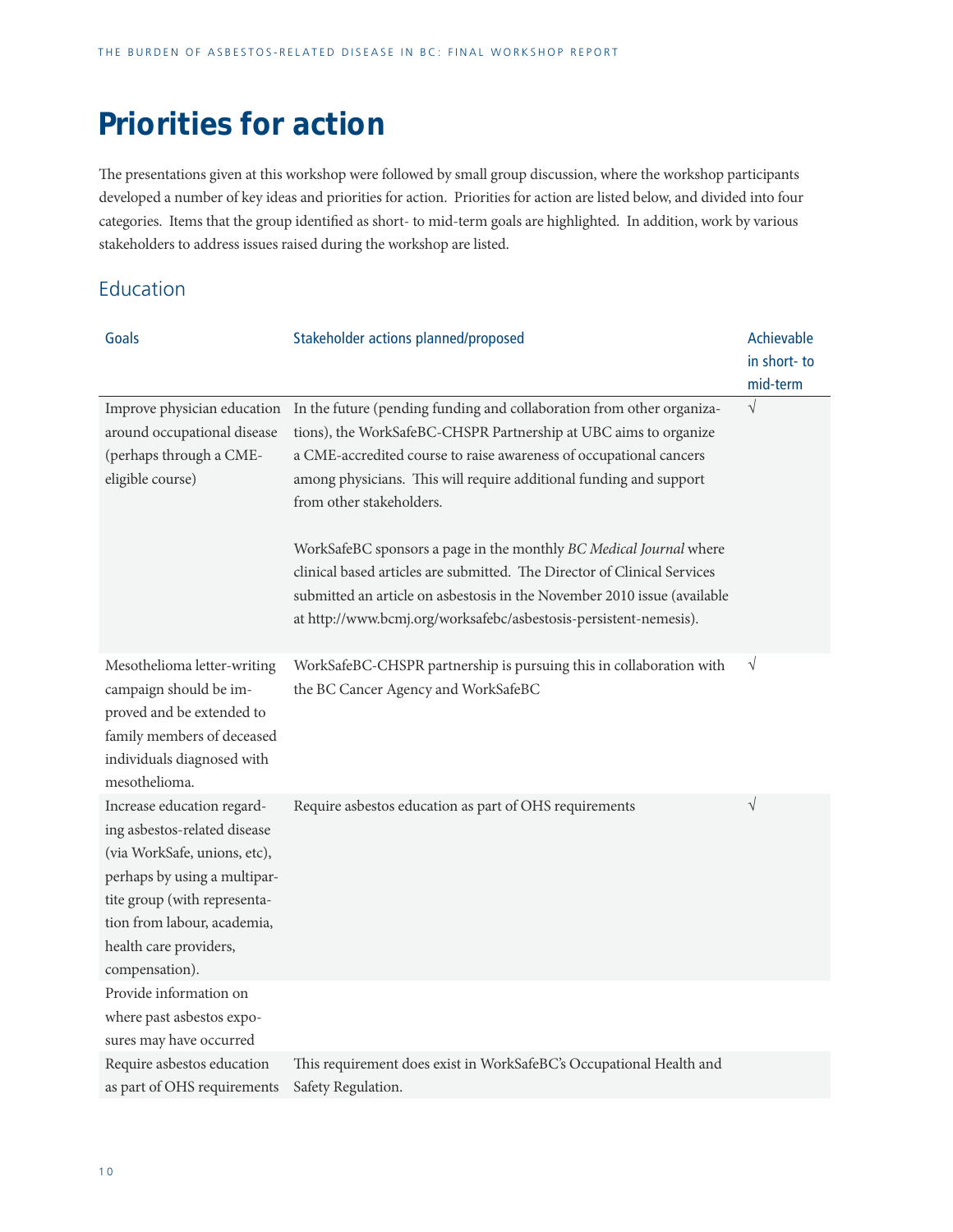

| Goals                                                 | Stakeholder actions planned/proposed                                                     | Achievable<br>in short-to<br>mid-term |
|-------------------------------------------------------|------------------------------------------------------------------------------------------|---------------------------------------|
| Start education early (high                           |                                                                                          |                                       |
| school and trade schools)                             |                                                                                          |                                       |
| Get information to workers                            | This information will be included when WorkSafeBC's asbestos web site                    | V                                     |
| and families on the benefits                          | is launched in summer 2011.                                                              |                                       |
| of applying for workers com-                          |                                                                                          |                                       |
| pensation (and differences                            | In addition, WorkSafeBC's Occupational Disease Services Department                       |                                       |
| between compensation and                              | has been given approval to hire a designated resource to help workers                    |                                       |
| lawsuits)                                             | and their families with their workers' compensation questions.                           |                                       |
| Families need information<br>before they file a claim | WorkSafeBC initiatives as discussed above will help provide this type of<br>information. |                                       |

## Compensation

| Goals                                                                                                                 | Stakeholder actions planned/proposed                                                                                                                                                                                                                                                                                 | Achievable  |
|-----------------------------------------------------------------------------------------------------------------------|----------------------------------------------------------------------------------------------------------------------------------------------------------------------------------------------------------------------------------------------------------------------------------------------------------------------|-------------|
|                                                                                                                       |                                                                                                                                                                                                                                                                                                                      | in short-to |
|                                                                                                                       |                                                                                                                                                                                                                                                                                                                      | mid-term    |
| Improve WorkSafe re-<br>sources for special claims                                                                    | WorkSafeBC's Occupational Disease Services Department has been<br>given approval to hire a dedicated resource. The hiring process is cur-                                                                                                                                                                            | $\sqrt{}$   |
| (live, trained person on the<br>phone)                                                                                | rently underway.                                                                                                                                                                                                                                                                                                     |             |
| Initiate research on claims<br>process from the family/vic-<br>tim point of view                                      | This will be pursued as part of the grant 'Seeking compensation for<br>mesothelioma: Investigating why individuals do or do not seek work-<br>ers' compensation benefits in British Columbia' (funded by WorkSafeBC<br>January 2011; PI Koehoorn)                                                                    | V           |
| Consider broader presump-<br>tions for asbestos-related<br>disease, and learn from other<br>jurisdictions.            | The Association of Workers' Compensation Boards of Canada has<br>instituted a new Occupational Disease Working Committee comprised<br>of representatives from each jurisdiction. Through this committee<br>WorkSafeBC will be able to gain and share information on occupational<br>disease adjudication and trends. |             |
|                                                                                                                       | The model for compensation is established in legislation. WorkSafeBC<br>will continue to monitor the science and other jurisdictions to ensure<br>that we are at the forefront in terms of compensation and recognition of<br>asbestos related occupational diseases.                                                |             |
| Provide resources to worker<br>advisor at Ministry of La-<br>bour to help people navigate<br>the compensation process | This can be achieved as part of the training which follows the introduc-<br>tion of the new web site. WorkSafeBC can contact the Worker and<br>Employer Advisors Offices.                                                                                                                                            |             |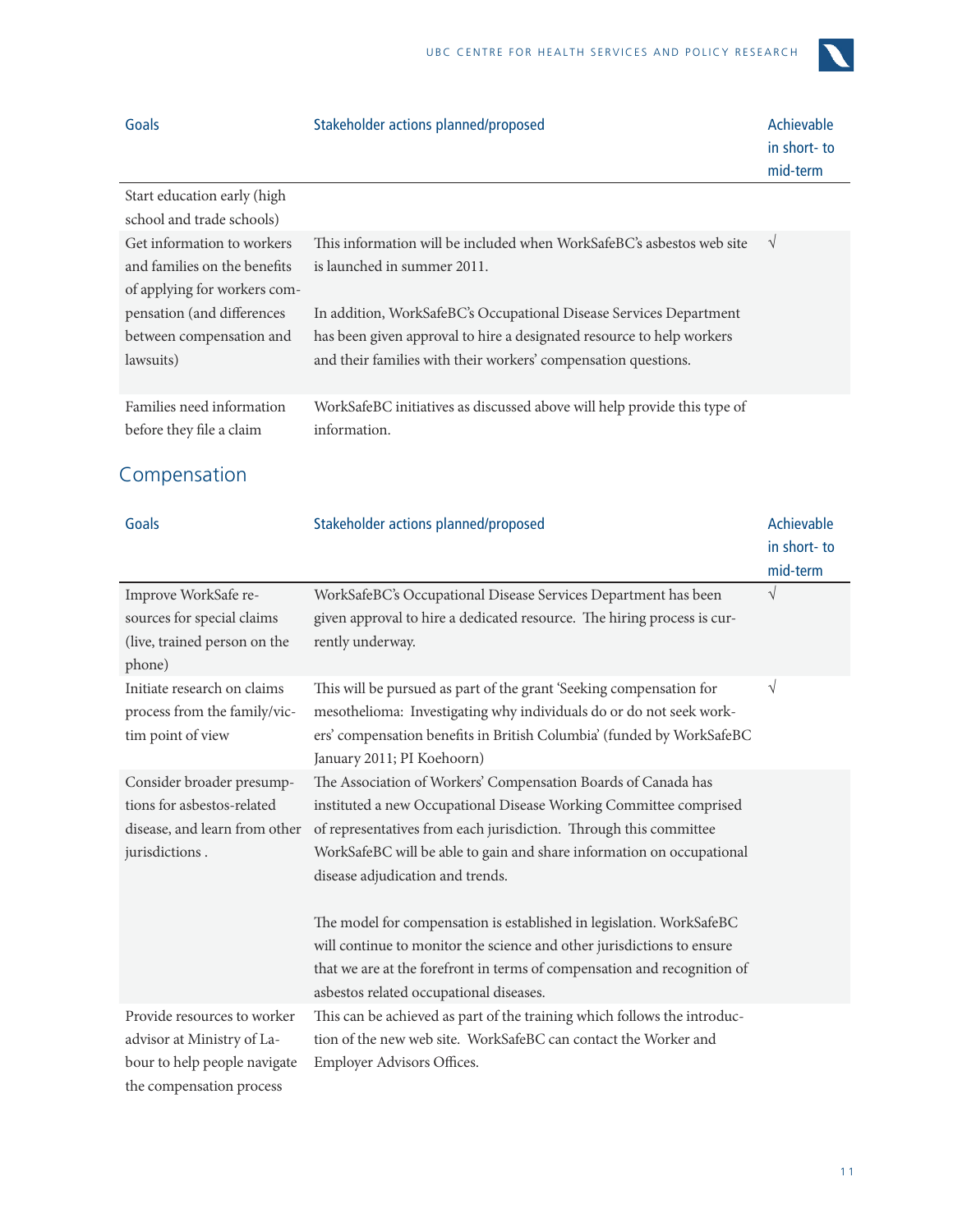## Improving data quality/access

| Goals                                                                                                                  | Stakeholder actions planned/proposed                                                                                                                                                                                            | Achievable<br>in short-to<br>mid-term |
|------------------------------------------------------------------------------------------------------------------------|---------------------------------------------------------------------------------------------------------------------------------------------------------------------------------------------------------------------------------|---------------------------------------|
| Certain tumors should trig-<br>ger the taking of detailed<br>occupational history (this<br>needs to be resourced)      |                                                                                                                                                                                                                                 | $\sqrt{}$                             |
| Make asbestosis a reportable<br>disease                                                                                |                                                                                                                                                                                                                                 | $\sqrt{}$                             |
| Include occupation in BC<br>databases / e-health records                                                               | The WorkSafeBC- CHSPR partnership is currently seeking funding<br>look at the use of occupational and industry codes in the entire claim<br>database applied back to population level health data for surveillance<br>purposes. |                                       |
| Better access to histori-<br>cal data for research (e.g.<br>through Mine Act)                                          |                                                                                                                                                                                                                                 |                                       |
| Require employers to report<br>highly-exposed workers to<br>the province (data should<br>survive after industry folds) |                                                                                                                                                                                                                                 |                                       |
| Use data from lawsuits in<br>surveillance<br>Surveillance/prevention                                                   |                                                                                                                                                                                                                                 |                                       |

| Goals                         | Stakeholder actions planned/proposed                                 | Achievable  |
|-------------------------------|----------------------------------------------------------------------|-------------|
|                               |                                                                      | in short-to |
|                               |                                                                      | mid-term    |
| Training and certification    | Requirements currently exist in WorkSafeBC's Occupational Health and |             |
| for industries where there is | Safety Regulations regarding training.                               |             |
| current exposure              |                                                                      |             |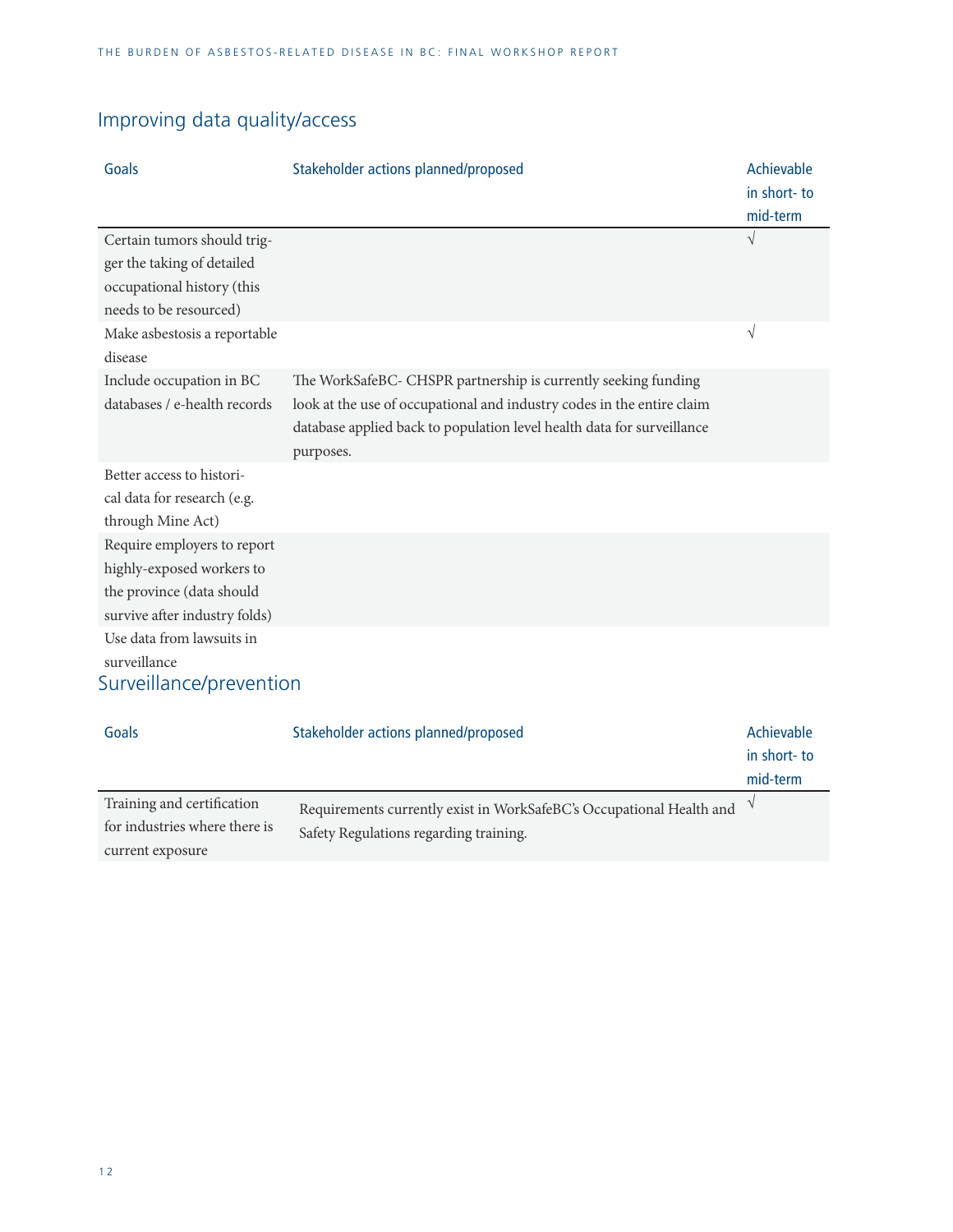

| Goals                                                       | Stakeholder actions planned/proposed                                                                                                                                                                                                                                   | Achievable<br>in short-to<br>mid-term |
|-------------------------------------------------------------|------------------------------------------------------------------------------------------------------------------------------------------------------------------------------------------------------------------------------------------------------------------------|---------------------------------------|
| Use exposure data for pre-                                  | WorkSafeBC's Policy and Research Division took a proposal to the Se-                                                                                                                                                                                                   |                                       |
| vention efforts                                             | nior Executive Committee of WorkSafeBC regarding the development of                                                                                                                                                                                                    |                                       |
|                                                             | an Exposure Registry Program to track exposures in BC.                                                                                                                                                                                                                 |                                       |
|                                                             | The Senior Executive Committee gave approval for the Policy and Re-<br>search Division to proceed with the development of a business case on<br>the creation of an online tool that workers and employers can complete<br>to document exposures to harmful substances. |                                       |
|                                                             | The aim is to take the business case back to the Senior Executive Com-<br>mittee for consideration by winter 2011.                                                                                                                                                     |                                       |
| Develop a disease registry to<br>enable follow up over time | WorkSafeBC initiatives as discussed above.                                                                                                                                                                                                                             |                                       |

## **Evaluation of workshop**

Participants reported, via workshop evaluations, that they were pleased with the content, format, and achievements of the workshop. The most common comment was an appreciation for the diverse group of people represented in the room, and the opportunity to dialogue and network with individuals from outside their day-to-day network who were interested in asbestos-related disease. Results from the participant evaluations are summarized below:

| <b>Ouestion</b>                                                                                     | Average           |
|-----------------------------------------------------------------------------------------------------|-------------------|
|                                                                                                     | response $(n=18)$ |
| 1 = strongly disagree $ 2 =$ disagree $ 3 =$ agree $ 4 =$ strongly agree                            |                   |
| The meeting provided a good overview of the burden of asbestos-related disease in BC                | 3.6               |
| The meeting provided an overview of current asbestos-related disease surveillance initiatives in BC | 3.4               |
| The meeting provided an overview of existing compensation policies in Canada                        | 3.6               |
| The meeting provided information about current efforts to increase awareness and prevention of      | 3.3               |
| asbestos-related disease                                                                            |                   |
| The breakout group discussions increased my awareness and understanding of issues relating to       | 3.5               |
| asbestos-related disease                                                                            |                   |
| The meeting provided a forum for networking with a diverse group of people interested in asbestos   | 3.7               |
| exposure and disease compensation policy for asbestos-related disease                               |                   |
| The meeting was well organized                                                                      | 3.8               |